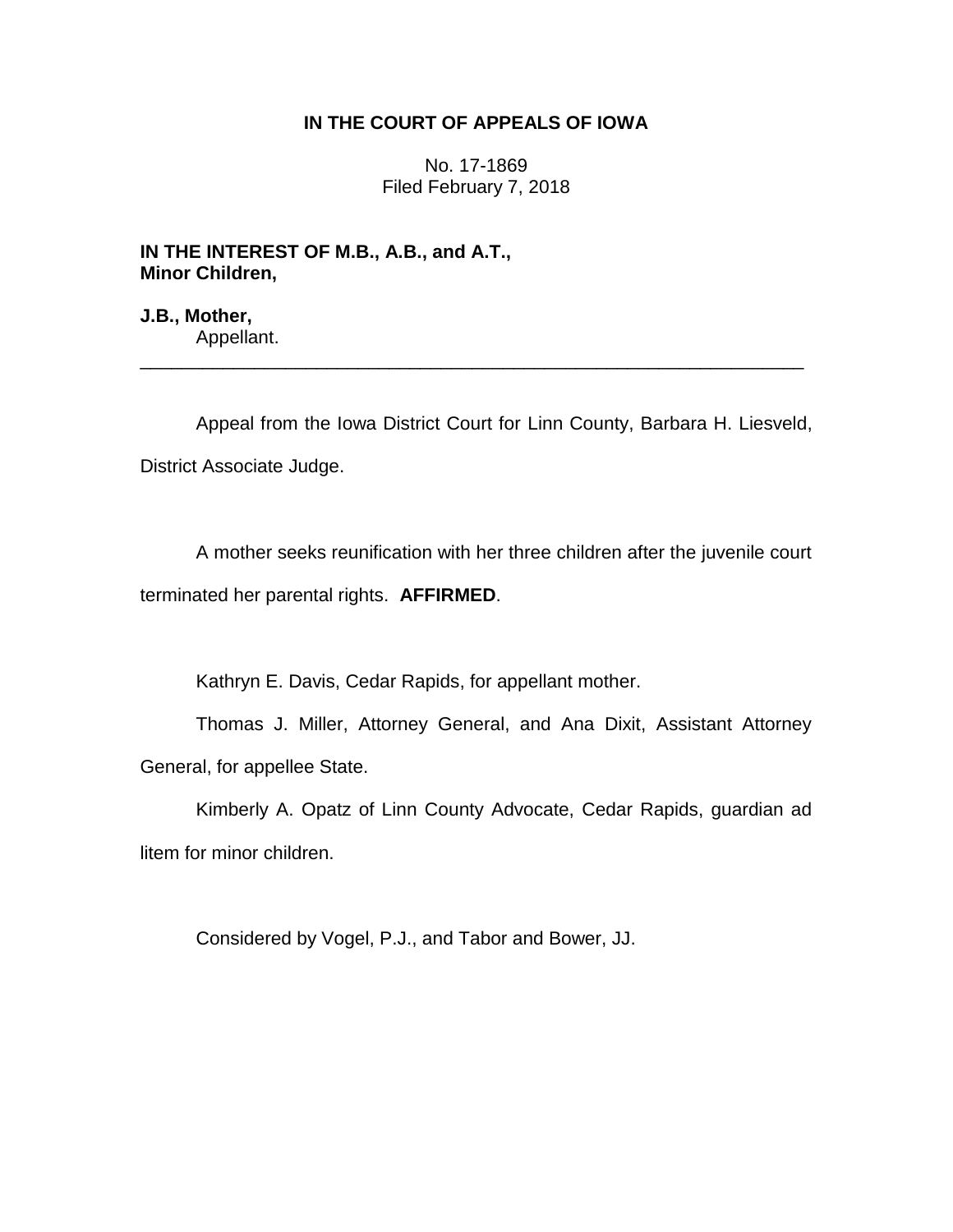## **TABOR, Judge.**

This case involves three children—eight-year-old M.B., six-year-old A.B., and three-year-old A.T. In 2014, all three suffered physical abuse and death threats from Ronald, the putative father of the two younger children and the paramour of their mother, Justine. Since that abuse occurred, Justine has not consistently provided the nurturing and support these children badly need to heal and grow. After years of receiving services from the Iowa Department of Human Services (DHS), Justine is still overwhelmed when called to care for all three children at the same time and continues to expose the children to potentially dangerous people. The juvenile court terminated Justine's parental rights in November 2017.<sup>1</sup> After our review of the record,<sup>2</sup> we find the termination complied with the statutory grounds and was in the best interests of the children. *See* Iowa Code § 232.116(1), (2), (3) (2017).

# **I. Facts and Prior Proceedings**

 $\overline{a}$ 

This family's involvement with the DHS dates back to 2009 when Ronald reportedly strangled Justine in the presence of another child. In March 2011, the DHS confirmed a child-abuse allegation involving the parents' use of illegal drugs in the home. Then in November 2014, a frightening event resulted in the adjudication of M.B., A.B., and A.T. as children in need of assistance (CINA).

 $1$  The order also terminated the parental rights of Ronald and Daniel, who is M.B.'s father. Neither father appeals.

<sup>2</sup> Our review is de novo. *See In re M.W.*, 876 N.W.2d 212, 219 (Iowa 2016). We are not bound by the juvenile court's factual findings, but we give them weight, especially when witness credibility is key to the outcome. *See id.* Proof must be clear and convincing, meaning there are no "serious or substantial doubts as to the correctness [of] conclusions of law drawn from the evidence." *In re D.W.*, 791 N.W.2d 703, 706 (Iowa 2010).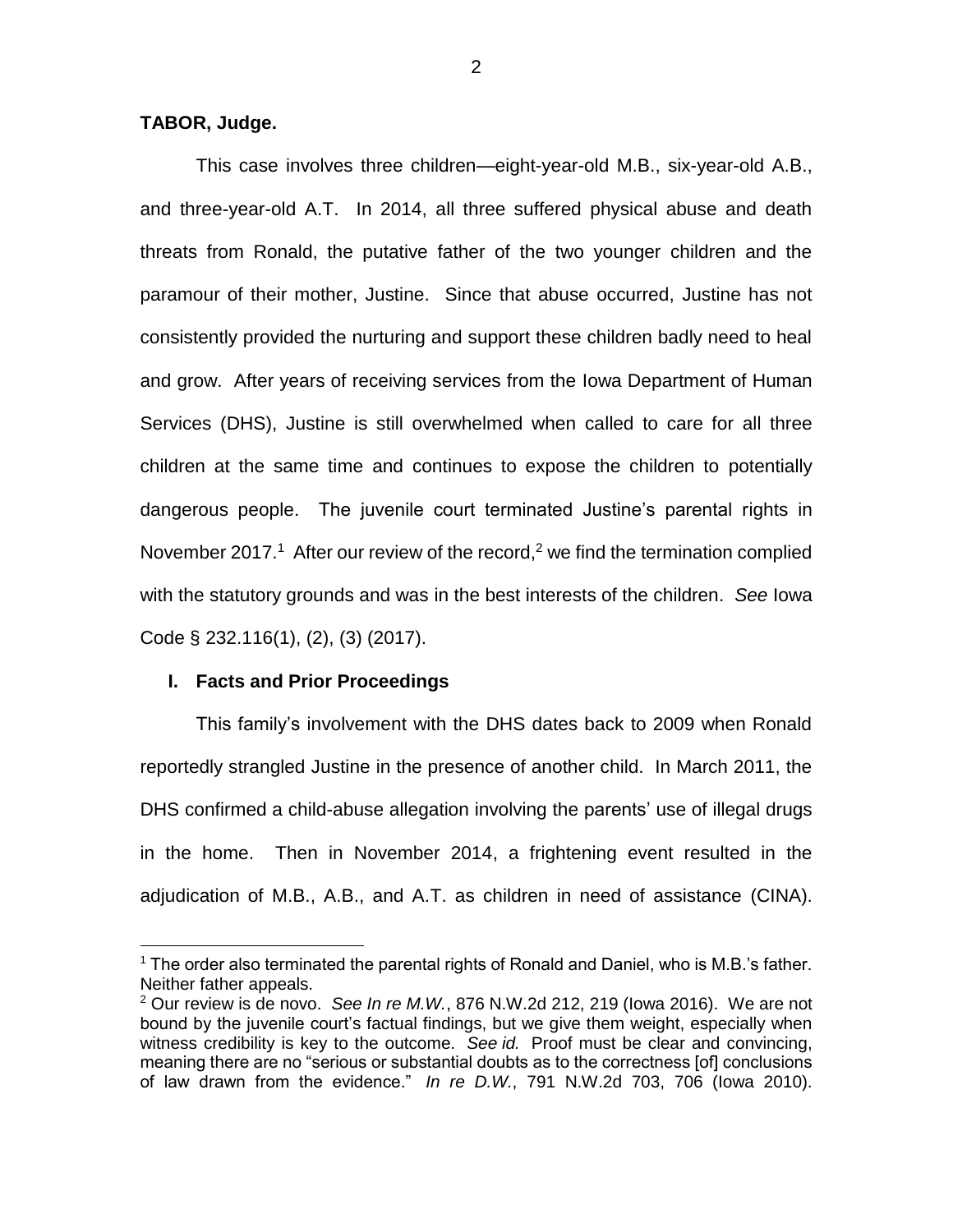Ronald threatened to kill Justine and all three children. He covered M.B.'s mouth so she couldn't breathe; he waved a metal pipe over his son A.B., saying "I bet this would go through [the boy's] skull"; and he forced a towel over baby A.T.'s face, saying, "[Y]ou take care of that bitch." Ronald was incarcerated for child endangerment until July 2015. The DHS returned the children to Justine's care on her word she would not reunite with Ronald.

But in September 2015, the DHS confirmed Ronald was back in the home and had physically abused M.B., leaving a bruise on her thigh. Justine testified at the termination hearing that M.B. lied about what happened. Ronald was charged with violating the no-contact order. A few days later, M.B. told staff at her school that her family was moving away. Ronald was with Justine when the mother picked up M.B. from school. Worried about the safety of the children, the DHS initiated another removal and a second CINA adjudication.

From October 2015 through June 2017, Justine made some strides toward reunification. She obtained an apartment with federal housing assistance for lowincome families, though she did not consistently stay there. Justine instead chose to spend two to three nights per week at her mother's home. But Justine's mother lost custody of Justine as a child and is not approved for contact with the grandchildren. Justine held four different jobs during the pendency of the case; she was employed at the time of the termination hearing.

Justine progressed in her visitation with the children, moving from fully supervised to semi-supervised to unsupervised to overnight sessions. In early June 2017, Justine had extended visitation of four overnight stays. Justine complained to the foster parents and the DHS social worker that caring for all three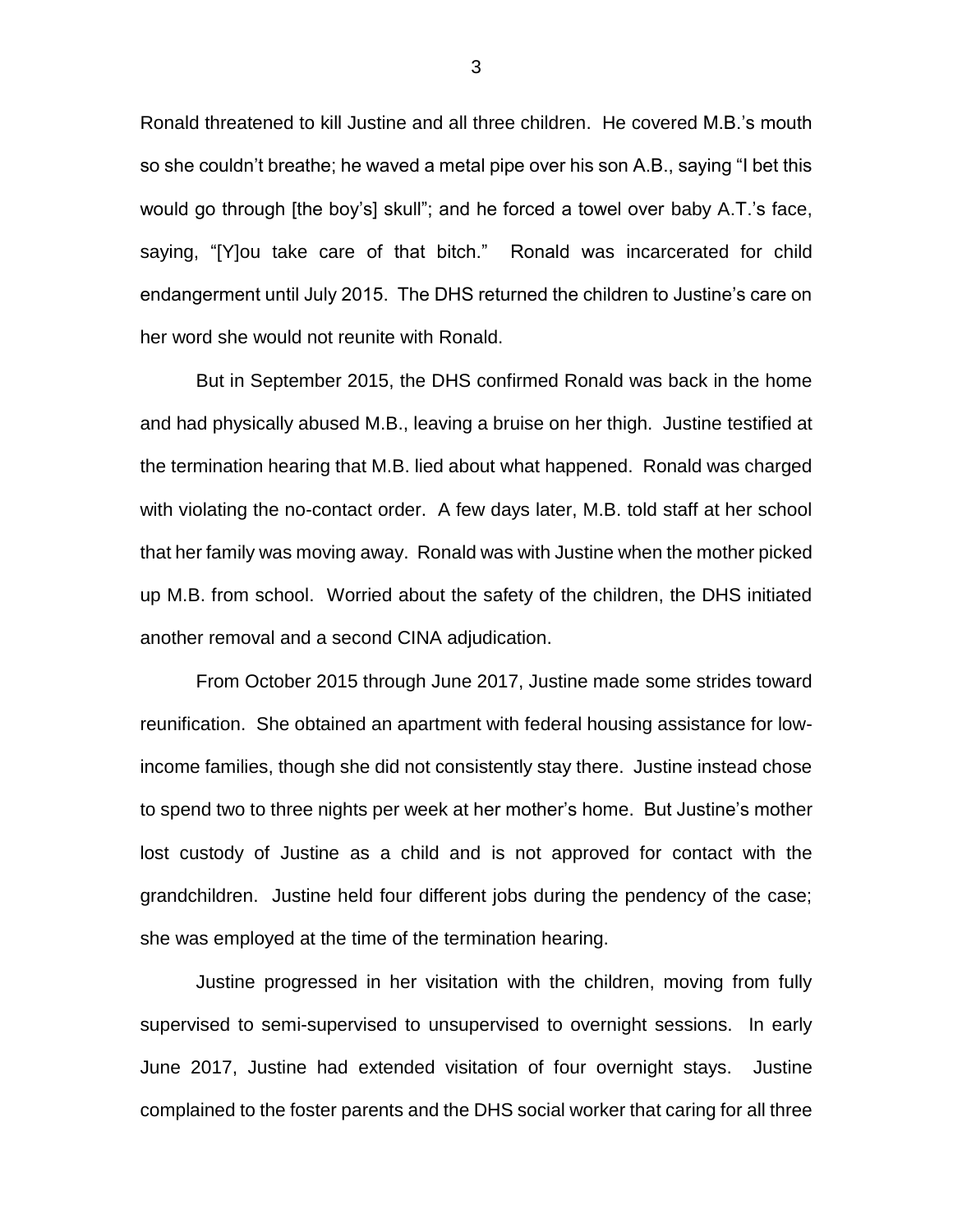children at once was "very stressful." In fact, it was so stressful that Justine revealed to the foster mother that Justine started "smoking weed" to cope with the situation. The DHS also learned Justine had exposed the children to a friend who was charged with predatory sexual contact with a minor in Illinois. The FSRP (family safety, risk, and permanency) worker explained, "[W]here she's been fully supervised and when people are there Justine seems to do a good job, but as the level of supervision decreases, that's when issues arise of people being there who shouldn't be." The DHS returned Justine to supervised visitation in mid-June 2017.

Justine struggled with her mental health, having been diagnosed with a bipolar disorder, ADHD, and anxiety. During the pendency of the case, she did not consistently manage her medication or individual counseling needs. She continued to swear at the children and threaten them with physical punishment, even in the presence of the FSRP worker.

The State filed a petition to terminate parental rights in early January 2017. At permanency hearings in March and May, the juvenile court decided to allow Justine more time to reunify with the children. But after the DHS reinstituted supervised visitation, the juvenile court held a trial on the petition to terminate parental rights. At the September trial, the children had been out of Justine's care just shy of two years. On November 1, 2017 the court issued its termination ruling, which Justine challenges here.

#### **II. Analysis of Justine's Claims**

Justine's petition on appeal raises three issues. First, she contends the State failed to offer clear and convincing evidence in support of termination under Iowa Code section 232.116(1)(f) and (h). Within that issue she asserts the DHS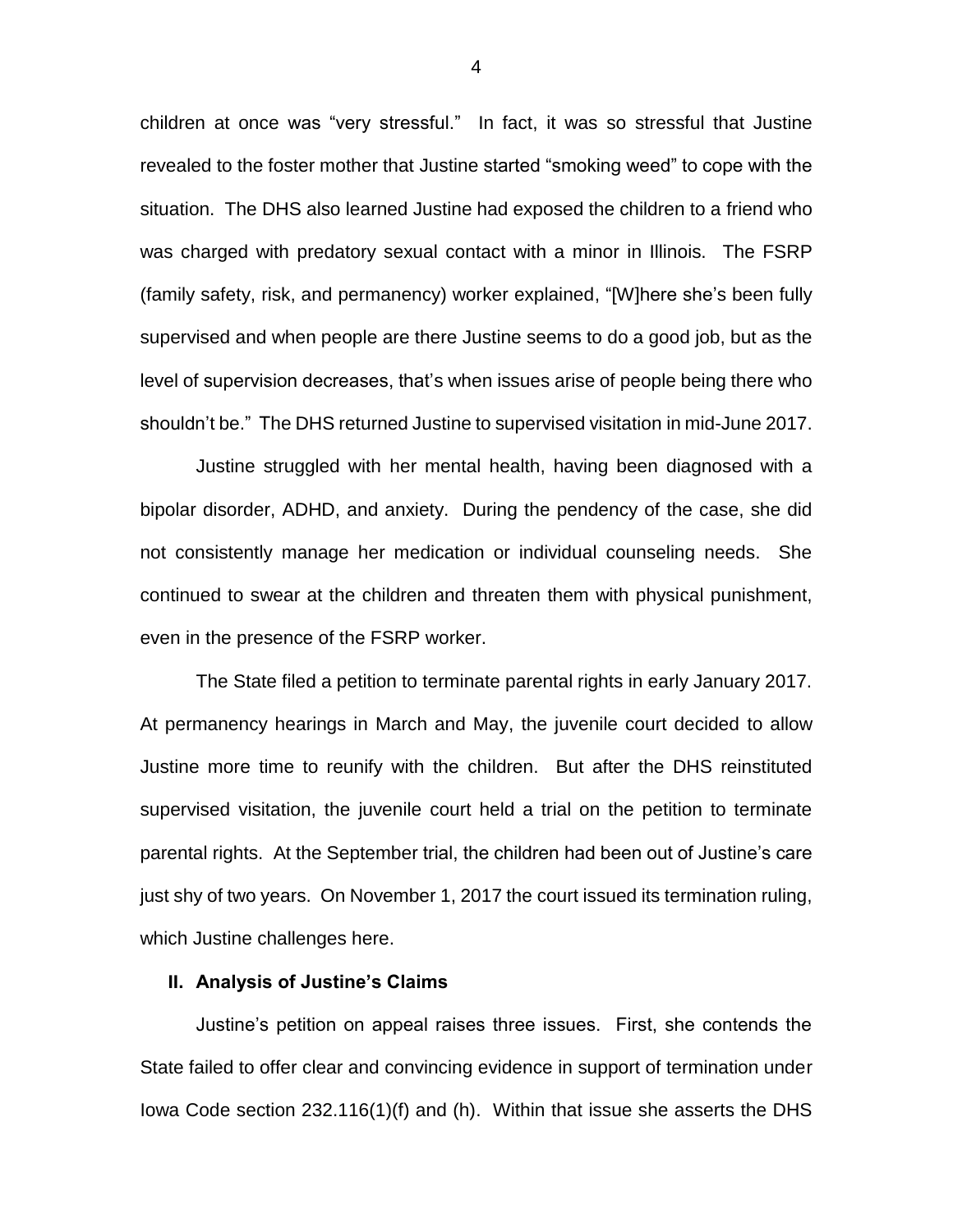failed to make reasonable efforts to reunify her with the children as required by section 232.102(7). Second, she claims termination is not in the children's best interests. Iowa Code § 232.116(2). Third, she argues the closeness of the parentchild relationship weighs against termination. *Id*. § 232.116(3)(c). We will address each claim.

## **A. Statutory Grounds/Reasonable Efforts**

 $\overline{a}$ 

"The first step in our analysis is to determine if a ground for termination exists under section 232.116(1)." *In re P.L.*, 778 N.W.2d 33, 40 (Iowa 2010). To terminate Justine's parental rights, the juvenile court relied on paragraph (f) $3$  for the older children, M.B. and A.B., and paragraph  $(h)^4$  for the younger child, A.T. We find clear and convincing evidence in the record to support the order under paragraphs (f) and (h).

Justine argues the DHS did not make reasonable efforts, as defined in section 232.102(7), to reunite her with the three children because the progression of her visitation was "unreasonably delayed." She also asserts that if her use of "inappropriate language" around the children was truly a safety concern, it should have been identified earlier in the case plan.

 $3$  That provision requires proof of four elements: (1) the child is four years old or older; (2) the child has been adjudicated to be a CINA; (3) the child has been removed from the parent's physical custody for at least twelve of the last eighteen months, or for the last twelve consecutive months and any trial period in the home has been less than thirty days; and (4) clear and convincing evidence exists that at the present time the child cannot be returned to the custody of her parents as provided in section 232.102.

 $4$  That provision also requires proof of four elements: (1) the child is three years old or younger; (2) the child has been adjudicated to be a CINA; (3) the child has been out of the parent's custody for at least six of the last twelve months or the last six consecutive months and any trial period in the home has been less than thirty days; and (4) clear and convincing evidence exists that the child cannot be returned to the custody of her parents as provided in section 232.102 at the present time.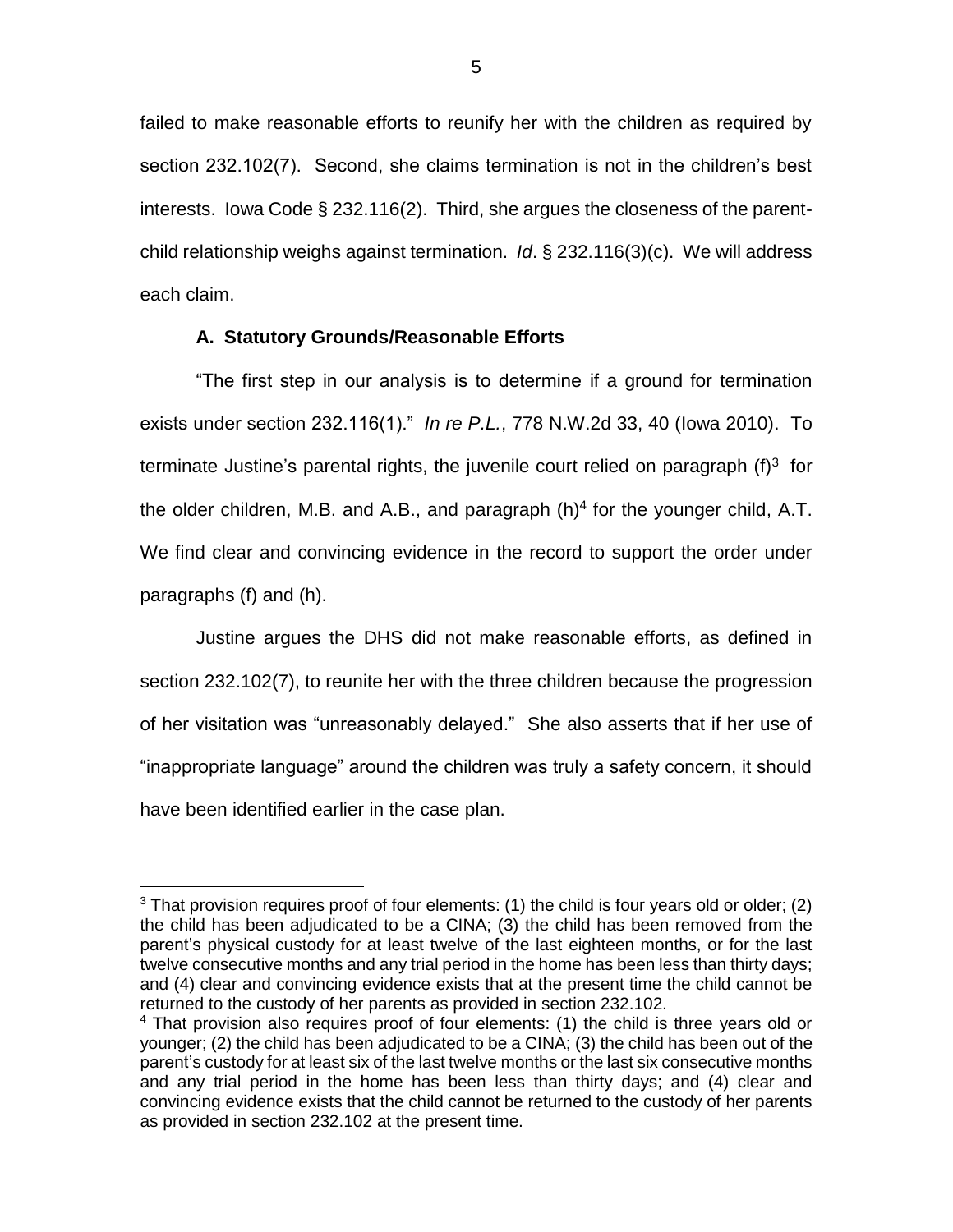Justine's contentions are not borne out by the record. A report from the guardian ad litem (GAL) dated August 2016 noted Justine's frustration and anger with the children had been an ongoing concern for social workers. In a November 2016 report, the GAL expressed her view that Justine did not "seem able to care for and manage the children on a regular basis by herself." In her March 2017 report, the GAL told the court that Justine had not made any "lasting change" and was "repeating the same patterns despite many years of services." The DHS worked with Justine in early 2017 to lessen the supervision of her visitations, but Justine did not rise to the occasion. The experience of caring for all three children at once proved too stressful for her. She continued the risky practice of exposing these vulnerable children to individuals not approved by the DHS. The State offered clear and convincing evidence the children could not be safely returned to Justine's care.

#### **B. Best Interests**

"The second step in the analysis is to consider the factors under section 232.116(2)." *P.L.*, 778 N.W.2d at 40. This best-interests provision requires us to give primary consideration to the children's safety, to the best placement for furthering their long-term nurturing and growth, and to their physical, mental, and emotional condition and needs. Iowa Code § 232.116(2).

Because of their early exposure to violence, Justine's children suffer from trauma-related maladies. Justine acknowledged her relationship with Ronald "caused a lot of damage to [her] children." Especially alarming is the impact on the oldest child, M.B. This eight-year-old girl has been diagnosed with and takes medication for depression, anxiety, and childhood PTSD (post-traumatic stress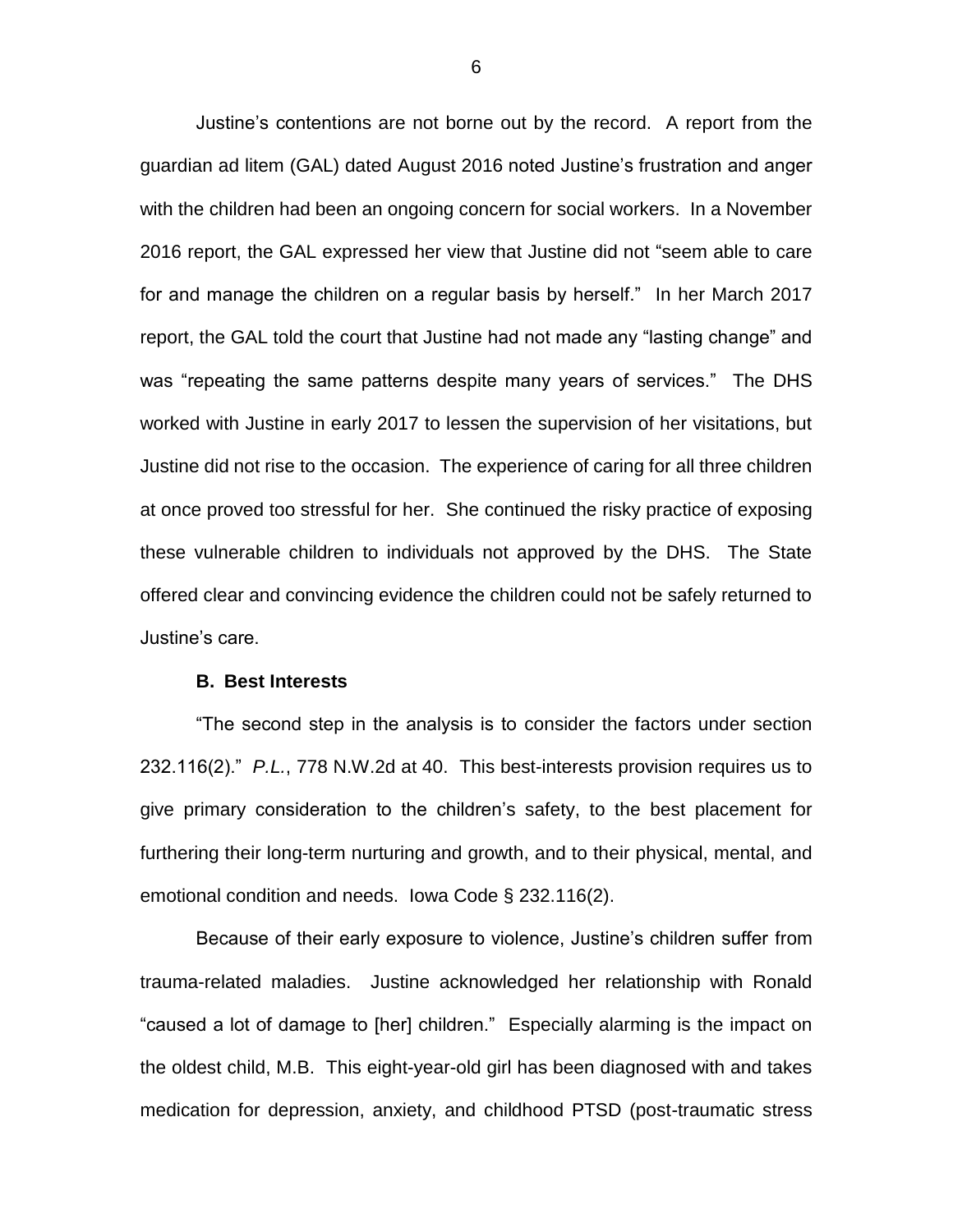disorder). Because of her extreme behaviors, M.B. cannot safely live with her younger siblings and has had three different out-of-home placements since she was removed from Justine's care. M.B. was also hospitalized for self-destructive behaviors while in foster care. Her current foster family was not committed to moving toward adoption. A.B. also has demonstrated behavioral problems and has trouble with his temper.

Justine contends the upheaval in M.B.'s life and the uncertainty of her adoption suggests termination was not in the best interests of the children. But the record points to the opposite conclusion. These children are in desperate need of stability after early years of violence and chaos. Despite her sincere efforts, Justine has not shown she can provide for the long-term nurturing and growth or meet the complex emotional needs of her traumatized children. Termination of her parental rights is the necessary first step toward permanency for all three children. *See P.L.*, 778 N.W.2d at 41 (noting the adoptable age of the child and pointing out we cannot delay a termination decision by "hoping someday a parent will learn to be a parent and be able to provide a stable home for the child").

#### **C. Closeness of Relationship**

Finally, Justine argues the juvenile court should have refrained from severing her legal ties with the three children because the record included clear and convincing evidence termination would be detrimental due to the closeness of the parent-child relationship. Iowa Code § 232.116(3)(c). Justine points to her regular visitations and asserts the children will be "harmed by not having her in their lives."

7